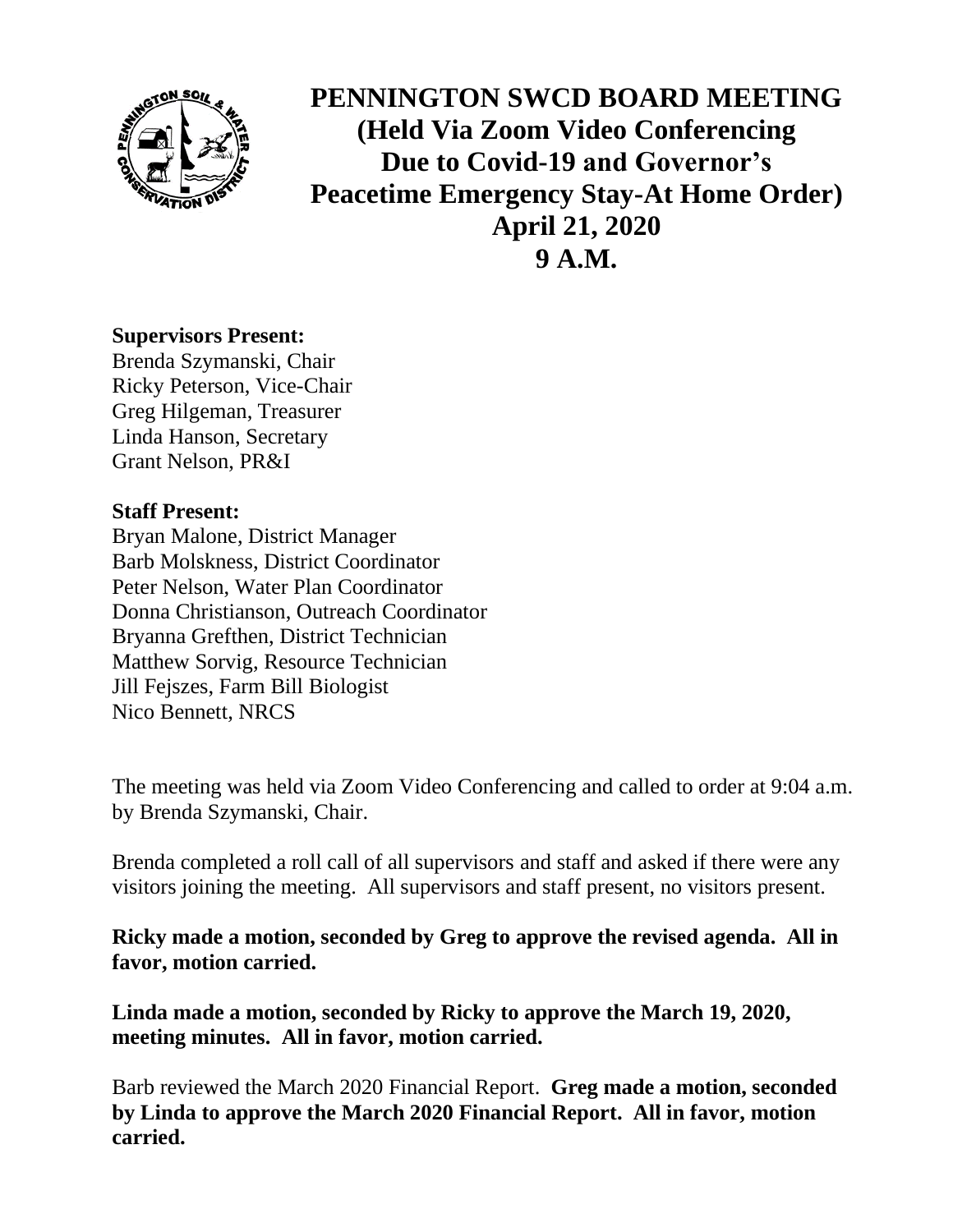April 21, 2020 Minutes

**Grant made a motion, seconded by Ricky to approve payment of the following bills:**

| <b>Pennington County</b>      | \$<br>508.61 |
|-------------------------------|--------------|
| <b>Verizon</b>                | \$<br>50.16  |
| <b>Chase</b>                  | \$<br>130.48 |
| <b>MN IT Services</b>         | \$<br>78.01  |
| <b>Marco</b>                  | \$<br>56.10  |
| <b>School Specialty</b>       | \$<br>128.09 |
| All in favor, motion carried. |              |

Barb reported the CD ending in  $#5743$  at Northern State Bank is maturing May  $12<sup>th</sup>$ . Greg will advise Barb and Bryan with the reinvesting options.

Peter stated the Thief River Comprehensive Watershed Management Plan has now been approved by the Board of Water and Soil Resources (BWSR) and adopted by Pennington County. **Grant made a motion, seconded by Greg to adopt and implement the Thief River Comprehensive Watershed Management Plan. All in favor, motion carried.**

Peter explained local units of government within the Clearwater River Watershed are proposing to move into the planning stage of the 1W1P. The Clearwater SWCD is taking the lead for the application to BWSR and development of the plan. Each LGU that would like to participate is asked to enter into a Memorandum of Agreement for the Clearwater River Planning Partnership and appoint a member to serve on the Policy Committee. Greg volunteered to serve as Pennington SWCD's Policy Committee member. There was a call for an alternate. Hearing no other volunteers, that request was deferred. **Linda made a motion, seconded by Ricky to approve the Clearwater MOA with Greg as the representative from the SWCD. All in favor, motion carried.**

Bryan received a call from a landowner asking if the District has a service to remove tree tubes and weed barrier fabric from their planting completed 7 years ago. Removal of fabric is needed so the trees don't become girdled. **Motion by Greg, seconded by Ricky to provide the service of removing the fabric from the planting at a cost of \$1.00 per tree but to keep track of the costs incurred so that the fee charged can be adjusted to a more accurate rate on future requests. All in favor, motion carried.**